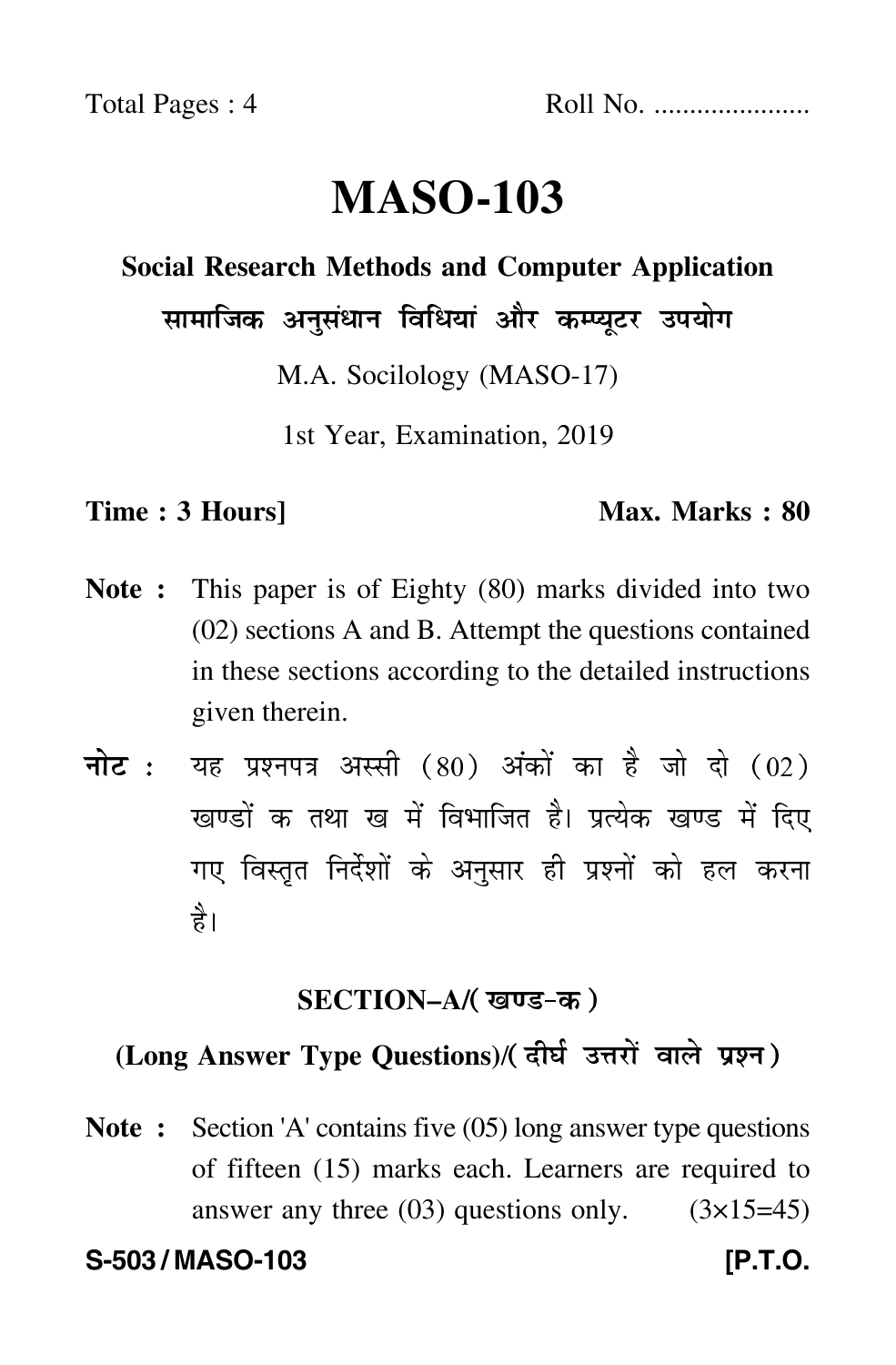- <mark>नोट</mark> : खण्ड 'क' में पाँच (05) दीर्घ उत्तरों वाले प्रश्न दिये गये हैं, प्रत्येक प्रश्न के लिए पन्द्रह (15) अंक निर्धारित हैं। शिक्षार्थियों को इनमें से केवल तीन (03) प्रश्नों के उत्तर देने हैं।
- **1.** What is Social Research ? Explain in detail nature and purpose of social research.

सामाजिक शोध क्या है? सामाजिक शोध की प्रकृति और उद्देश्य  $\mathfrak{f}$ -की विस्तारपूर्वक व्याख्या कीजिए।

- **2.** How a research problem is formulated ? Discuss. कैसे एक अनुसंधान/शोध समस्या का निर्माण होता है? चर्चा - $\dagger$ कीजिए।
- **3.** Discuss in detail types of sampling. निदर्शन के प्रकारों पर विस्तारपूर्वक चर्चा कीजिए।
- **4.** Explain in detail the process of coding of data. तथ्यो के संकेतीकरण की प्रक्रिया की विस्तापूर्वक व्याख्या कीजिए।
- **5.** Discuss the importance of internet in social research. सामाजिक शोध में इंटरनेट के महत्त्व पर चर्चा कीजिए।  $\dagger$

## **S-503 / MASO-103 [ 2 ]**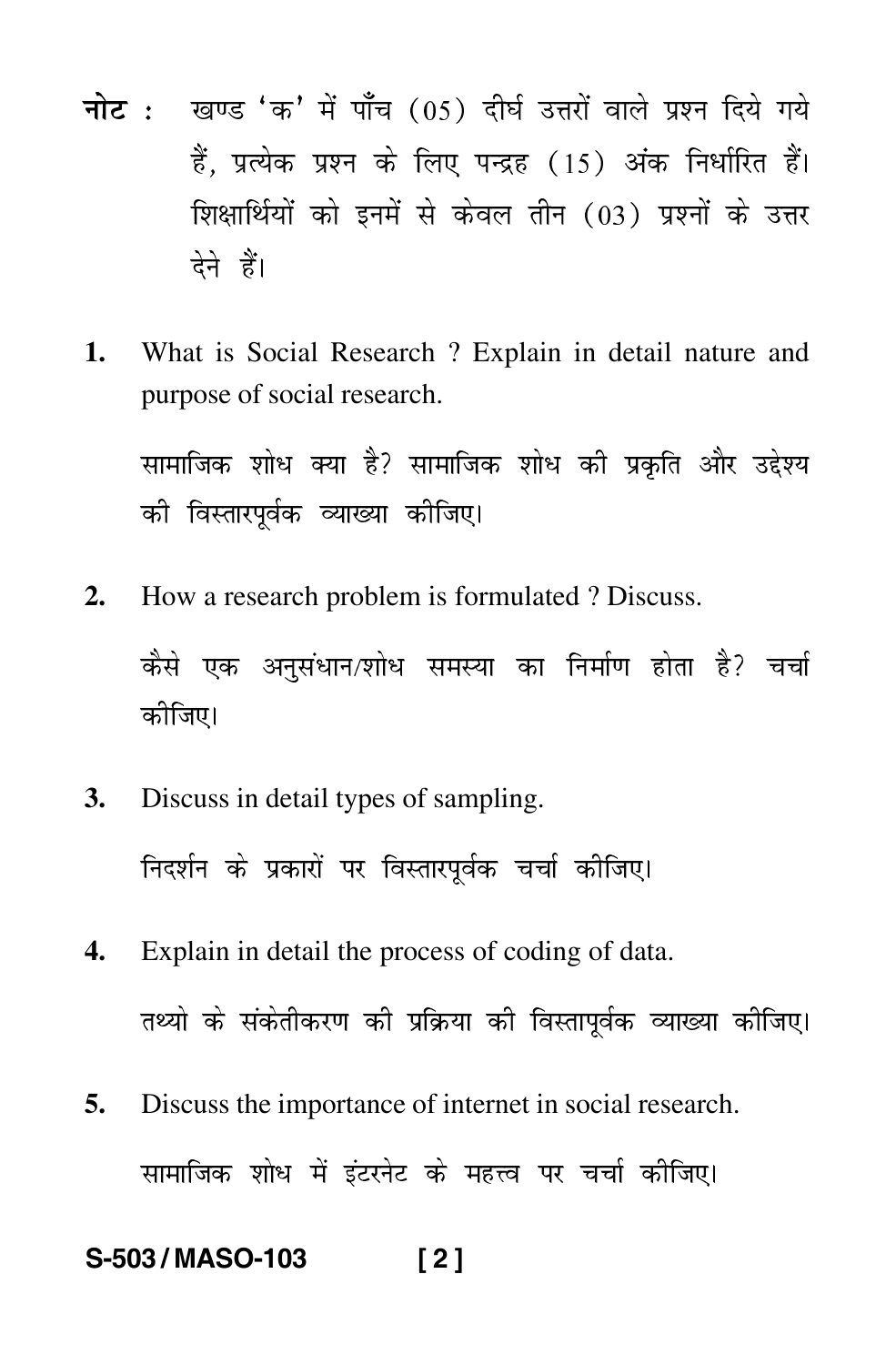## SECTION–B/( खण्ड-ख )

#### (Short Answer Type Questions)/(लघु उत्तरों वाले प्रश्न) ֦֧֦֧֦֧֝<u>֚</u>

**Note :** Section 'B' contains eight (08) short answer type questions of seven (07) marks each. Learners are required to answer any five (05) questions only.

 $(5 \times 7 = 35)$ 

<mark>नोट</mark> : खण्ड 'ख' में आठ (08) लघु उत्तरों वाले प्रश्न दिये गये हैं, प्रत्येक प्रश्न के लिए सात (07) अंक निर्धारित हैं। शिक्षार्थियों को इनमें से केवल पाँच (05) प्रश्नों के उत्तर देने हैं।

Briefly discuss the following : निम्न की संक्षेप में चर्चा कीजिए :

**1.** Ethics.

नैतिकता।

- **2.** Qualitative Research. गुणात्मक शोध। --
- **3.** Diagnostic research design. निदानात्मक शोध प्ररचना।  $\mathfrak{f}$
- **4.** Primary data.

प्राथमिक <mark>तथ्य।</mark>

**S-503 / MASO-103 [ 3 ] [P.T.O.**